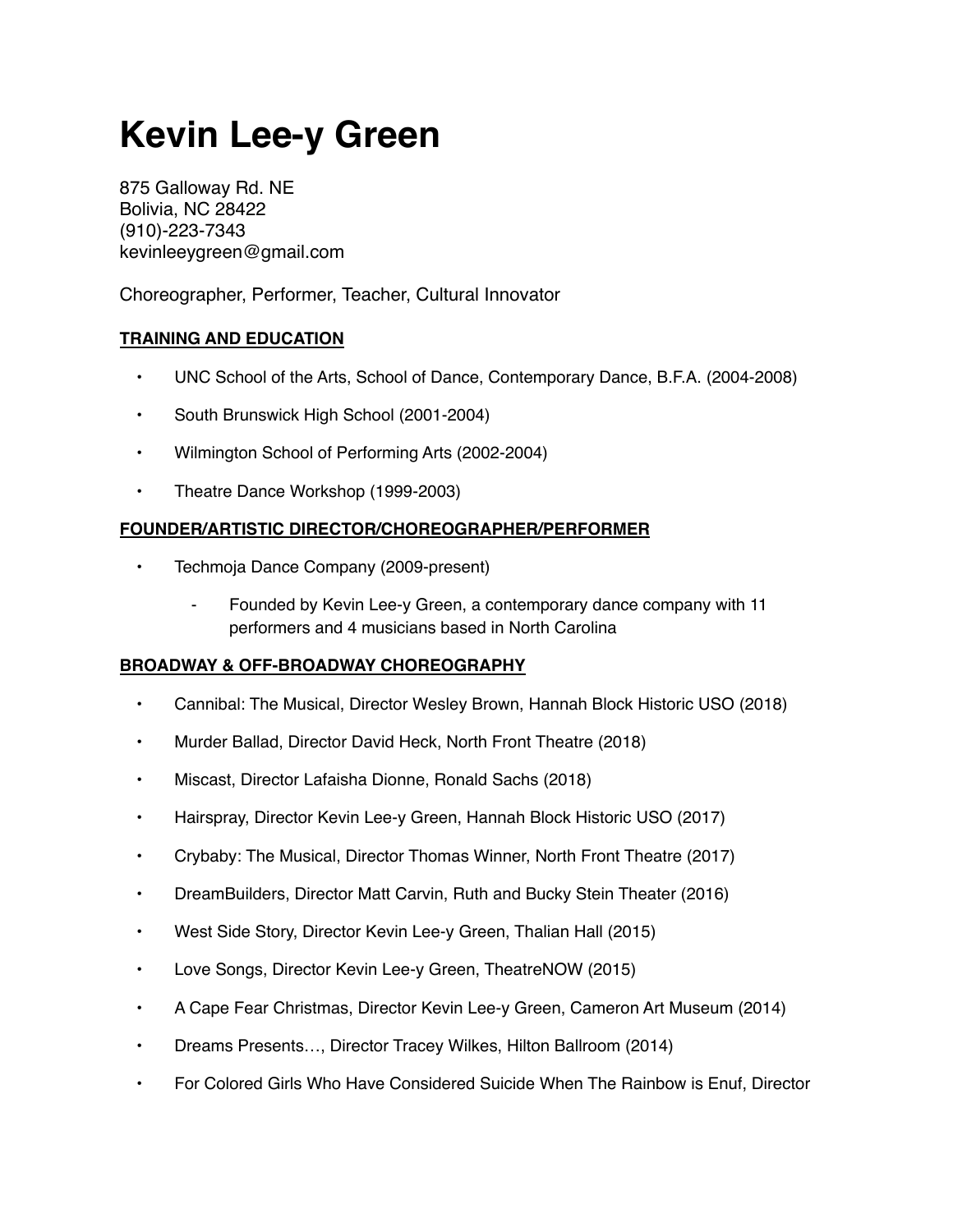Kevin Lee-y Green, Red Barn Theater (2014)

- Children of Eden, Director Kevin Lee-y Green, Second Street Stage (2013)
- Dreamgirls, Director Kevin Lee-y Green, Second Street Stage (2013)
- The Color Purple, Director Kevin Lee-y Green, Odell Williamson Auditorium (2012)
- Crowns, Director Kevin Lee-y Green, Second Street Stage (2012)
- Rocky Horror Show, Director Justin Smith, Raleigh Memorial Auditorium (2011)
- Once On This Island, Director Kevin Lee-y Green, Second Street Stage (2011)
- The Wiz, Director Brad Permenter, Pikesville Auditorium (2011)
- Once Upon a Mattress, Director Mike Thompson, Second Street Stage (2011)
- Next to Normal, Director Justin Smith, City Stage (2011)
- Sophisticated Ladies, Director Kevin Lee-y Green, Second Street Stage (2011)
- Chicago, Director Nick Gray, City Stage (2010)
- Hairspray, Director Kevin Lee-y Green, Second Street Stage (2010)
- RENT, Director Justin Smith, Fletcher Opera Theater (2010)
- High School Musical, Director Brad Permenter, Pikesville Theater (2010)
- Three Penny opera, Director Don Baker, City Stage (2010)
- The House that Gordy Built, Director Kevin Lee-y Green, Second Street Stage (2010)
- The Wiz, Director Kevin Lee-y Green, Thalian Hall (2009)
- Andrew Lippa's The Wild Party, Director Kendra Goehring-Garrett, City Stage (2009)
- Dreamgirls, Director Kevin Lee-y Green, Second Street Stage (2009)
- Annie, Director Kevin Lee-y Green, Second Street Stage (2008)
- West Side Story, Director Kevin Lee-y Green, Second Street Stage (2008)
- The Wizard of Oz, Director Sarah Levin, Odell Williamson Auditorium (2008)
- Broadway Santa, Director Linda Hicks, Roland-Grise Auditorium (2007)
- Grease, Directors Toby and Sarah Levin, Odell Williamson Auditorium (2007)
- High School Musical, Director Kevin Lee-y Green, Kenan Auditorium (2007)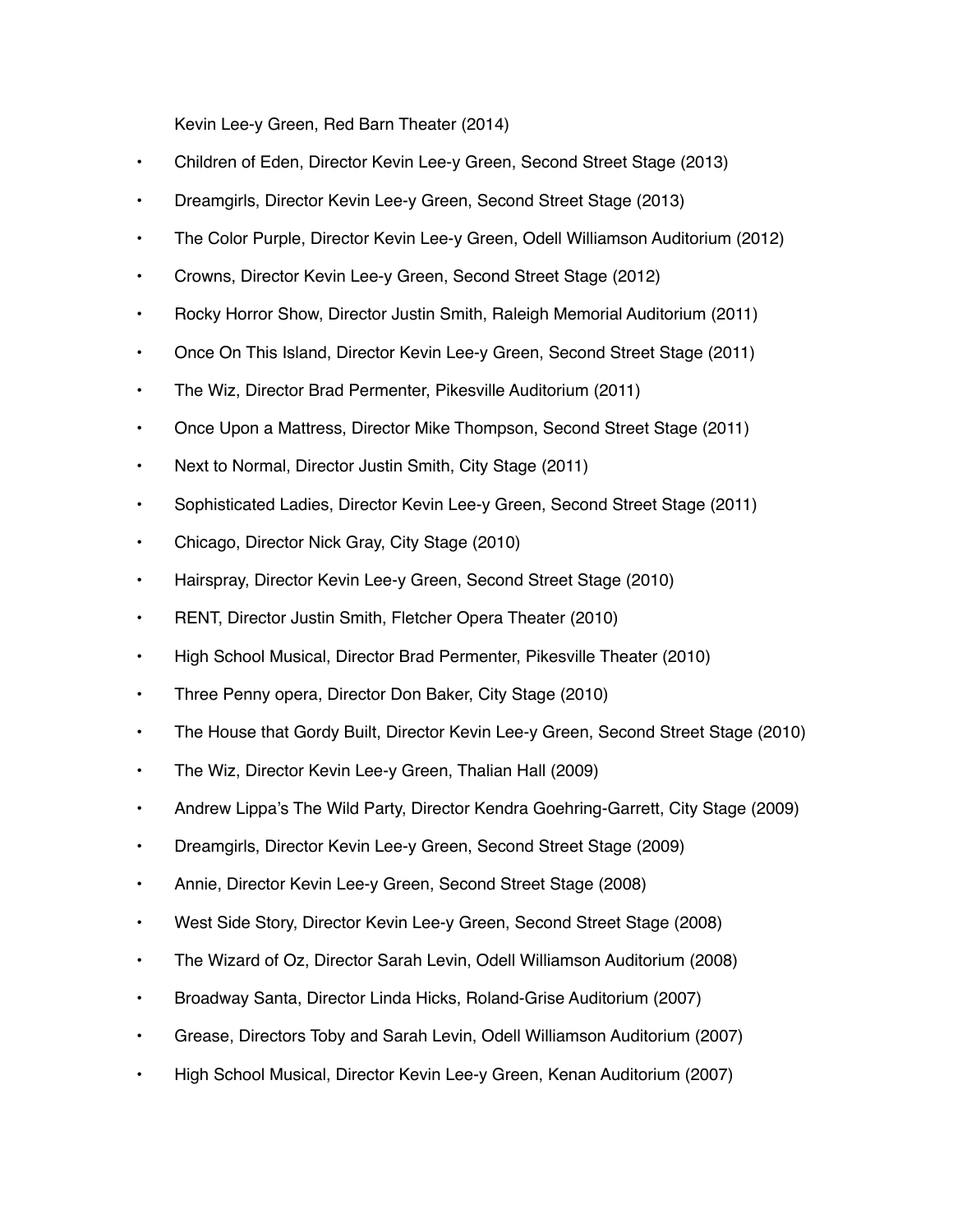- MisCast, Director Wesley Taylor, Alex Ewing Performance Place (2007)
- Aladdin, Jr., Director Kevin Lee-y Green, Second Street Stage (2006)
- Peter Pan, Director Sarah Levin, Odell Williamson Auditorium (2006)
- Charlie and the Chocolate Factory, Director Kevin Lee-y Green, Second Street Stage (2005)
- Little Shop of Horrors, Director Sarah Levin, Odell Williamson Auditorium (2005)
- Children of Eden, Director Britton Campbell, Brunswick Little Theatre (2003)
- Snow White and the Seven Dwarves, Director Lynette O'Callaghan, Second Street Stage (2003)

#### **CHOREOGRAPHY EXPERIENCE**

- Class of - -, Techmoja Dance Company, Thalian hall and Cucalorus (2018)
- Black/White, Techmoja Dance Company, Thalian Hall and Cucalorus (2017)
- *Pulse*, Techmoja Dance Company, Dixon Place, 8 in Show (2017)
- *Asylum,* Dance Theatre of Dreams, The Garage, NC (2016)
- *Batter Up!*, Dance Theatre of Dreams, The Garage, NC (2016)
- *Pulse*, Techmoja Dance Company, Thalian Hall and Cucalorus (2016)
- *Oculus*, Youth American Grand Prix, Atlanta Georgia (2016)
- *Troubles of the World*, Youth American Grand Prix, Atlanta, Georgia (2016)
- *Hashtag*, Techmoja Dance Company, Thalian Hall and Cucalorus (2015)
- *A Long Way Down*, Dance Theatre of Dreams, The Garage, NC (2015)
- *"…Two Twin Brothers…"*, Techmoja Dance Company, Thalian Hall and Cucalorus (2014)
- *Queen of My Heart* Techmoja Dance Company, Thalian Hall (2014)
- *For Someone Special*, Techmoja Dance Company, Odell Williamson Auditorium (2014)
- *Try A Little Tenderness*, Techmoja Dance Company, Azalea Festival (2013)
- *Ivey*, Techmoja Dance Company, Hannah Block Second Street Stage, NC Dance Festival (2013)
- *All Through The House*, Wilmington Ballet Company, Scottish Rite Temple (2013)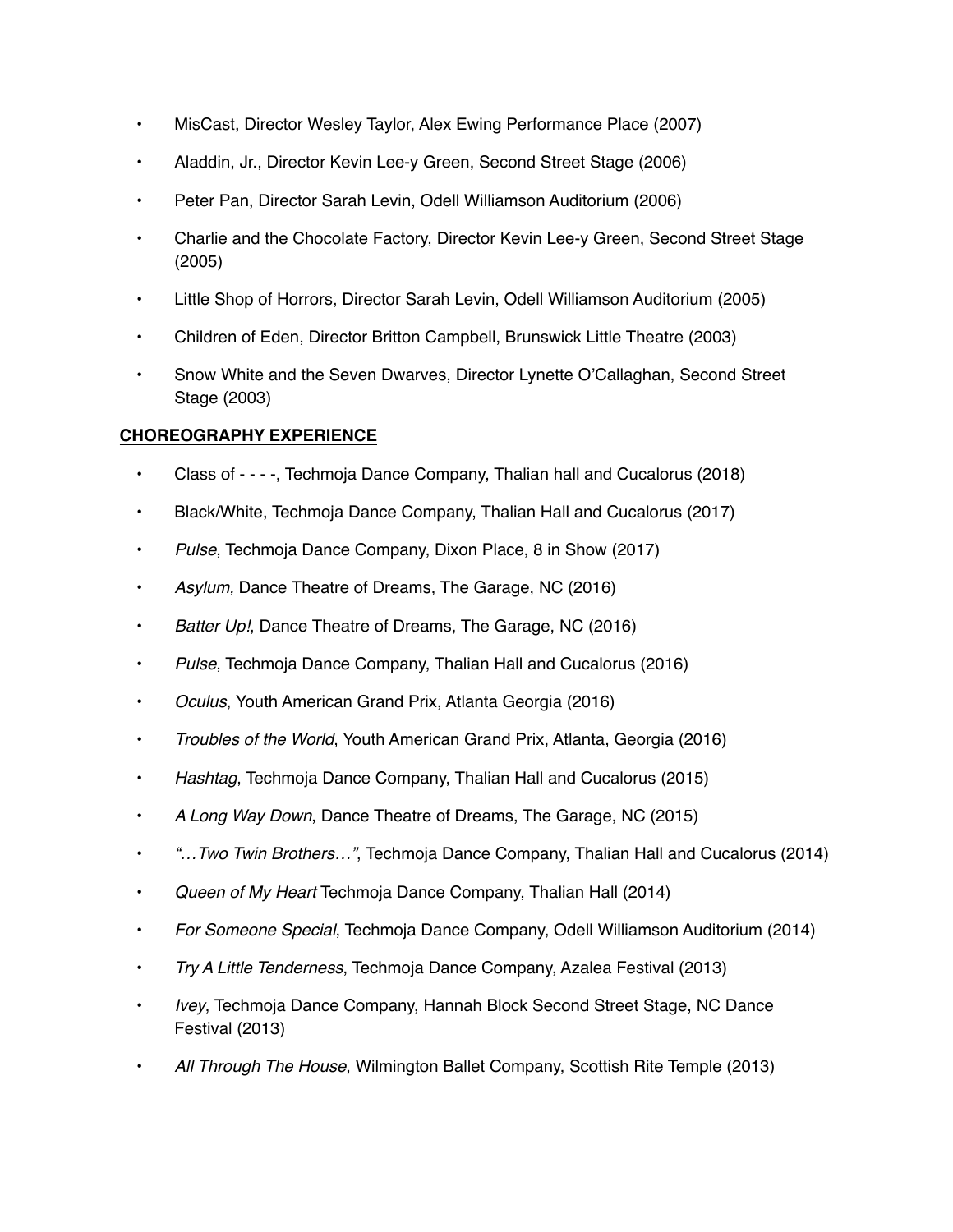- *Cross The Finish Line*, Techmoja Dance Company, LINCS (2012)
- *The Love That Forgives*, Techmoja Dance Company, Hannah Block Second Street Stage, MLK Celebration (2012)
- *At Last*, Techmoja Dance Company, Lumina Theater, NC (2011)
- *Grandma's Hands*, Techmoja Dance Company, Odell Williamson Auditorium (2009)
- *Night Owl*, University of North Carolina School of the Arts, Agnes Demille Theater (2008)
- *Son of Lee-Y*, Pluck, Merce Cunningham Studio (2008)
- *We Can Do It!*, University of North Carolina School of the Arts, Agnes Demille Theater (2007)

# **FILM/TELEVISION CHOREOGRAPHY**

- Kevin Lee-y Green's Choreography Reel, Director Kevin Lee-y Green (2016)
- The Royal Council of the Real Fairyland, Director Marilyn Bollinger (2004)
- Dairy Queen Commercial, Director Toby Levin (2002)

#### **TEACHING EXPERIENCE**

- Dance Instructor/Choreographer for DREAMS Center for Art Education (2014-Present)
- Outreach Dance Instructor for under-served, inner city children: Martin Luther King Center; Houston Moore; Maides Park (2013-Present)
- Choreographer for competitive Show Choir, "Harmony in Motion." (2011-Present)
- Masterclass Instructor for All-County Dance geared towards Brunswick County Public School Students (2016)
- Masterclass instructor for All-County Dance geared towards Durham Public School Students (2015)
- Ballet Teacher for Techniques In Motion (2015-2016)
- Masterclass Instructor for All-County Dance geared towards Brunswick County Public School Students (2013)
- Founder/Camp Director/Dance Teacher of Phony Awards Performing Arts Camp (2013)
- Ballet/Contemporary Teacher for the Wilmington School of Ballet (2015-2016)
- Dance Instructor/Counselor/Camp Director of Broadway on Second Street Arts Camp (2004-2014)